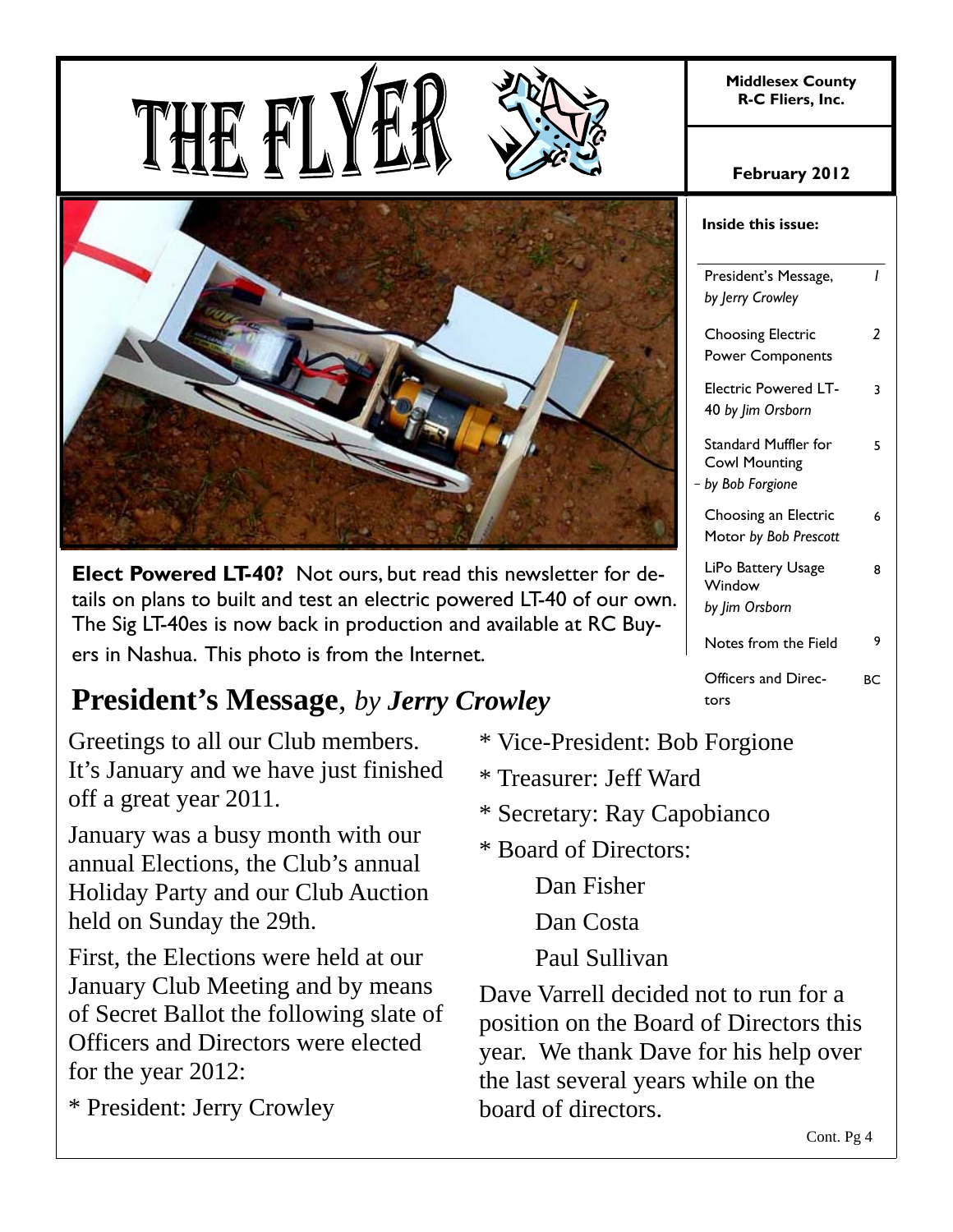

# **Choosing Electric Power System Components**

Editorial Note: *This issue will continue the discussion of how to choose electric components for your next model, but this month we are starting a new series dealing with specifics on how to convert an LT-40 to electric power.*

 Last month I included an article that explained how Joe Marrone at RC Buyers uses a spreadsheet to help customers select an electric motor. This month we are going to continue that thread, but look specifically at the selection of electric components for a Sig LT-40 Kadet trainer.

 The Sig LT-40 has been out of stock for over a year, and we've had to transition all of our training recommendations to consider other alternatives like the Avistar 40, Arrow 40, and the Alpha. In January, Sig re introduced the LT-40es and announced that it was designed to support either glow or electric power.

 The MCRCF Training program has always recommended glow powered trainers because they support 12 to 15 minute flights and have a quick turnaround after adding additional fuel. But new students continue to ask about "clean" electric power options to the traditional glow fuel.

 In the first article, starting on page 3, we will look at how to evaluate the weight and flight power requirements of an LT-40. The theory has already been presented in the last issue, but this article will deal with some of the specific details regarding weight and power.

#### Page 2 and 2 and 2 and 2 and 2 and 2 and 2 and 2 and 2 and 2 and 2 and 2 and 2 and 2 and 2 and 2 and 2 and 2 and 2 and 2 and 2 and 2 and 2 and 2 and 2 and 2 and 2 and 2 and 2 and 2 and 2 and 2 and 2 and 2 and 2 and 2 and 2

 By the way, Bob Prescott will be continuing his discussion of electric motor selections as well. Last month we looked at the E-Flite and RimFire motors that are available from RC Buyers. There are literally hundreds of motors that are available today across the Internet. If you noticed this month's AMA magazine, OS Engines has just announced a new line of electric motors. Unless we learn how to evaluate and compare these motors, the task of selecting a motor will become almost impossible.

 So Bob's article this month deals with the Cobra line of motors that are available from Innov8tiveDesigns.com over the Internet. You will notice that I have included several Cobra motors in the choice of options for our LT-40 project.

 Future articles on the LT-40 will deal with the actual motor selection process. Based on the calculations, we will probably examine at least two alternatives and try to report on the differences. The objective will be to assess how accurate the calculations are in terms of predicting actual flight performance.

 Ray Capobianca is pressing forward with the construction of a new LT-40es ARF just purchased from RC Buyers. So we plan to include an article on construction details and any modifications that may be recommended when assembling this model as an electric powered conversion.

 The final article in this LT-40 series will have some pre-flight power measurements and will conclude with an in-flight assessment of how the electric trainer compares to the traditional glow model.

Jim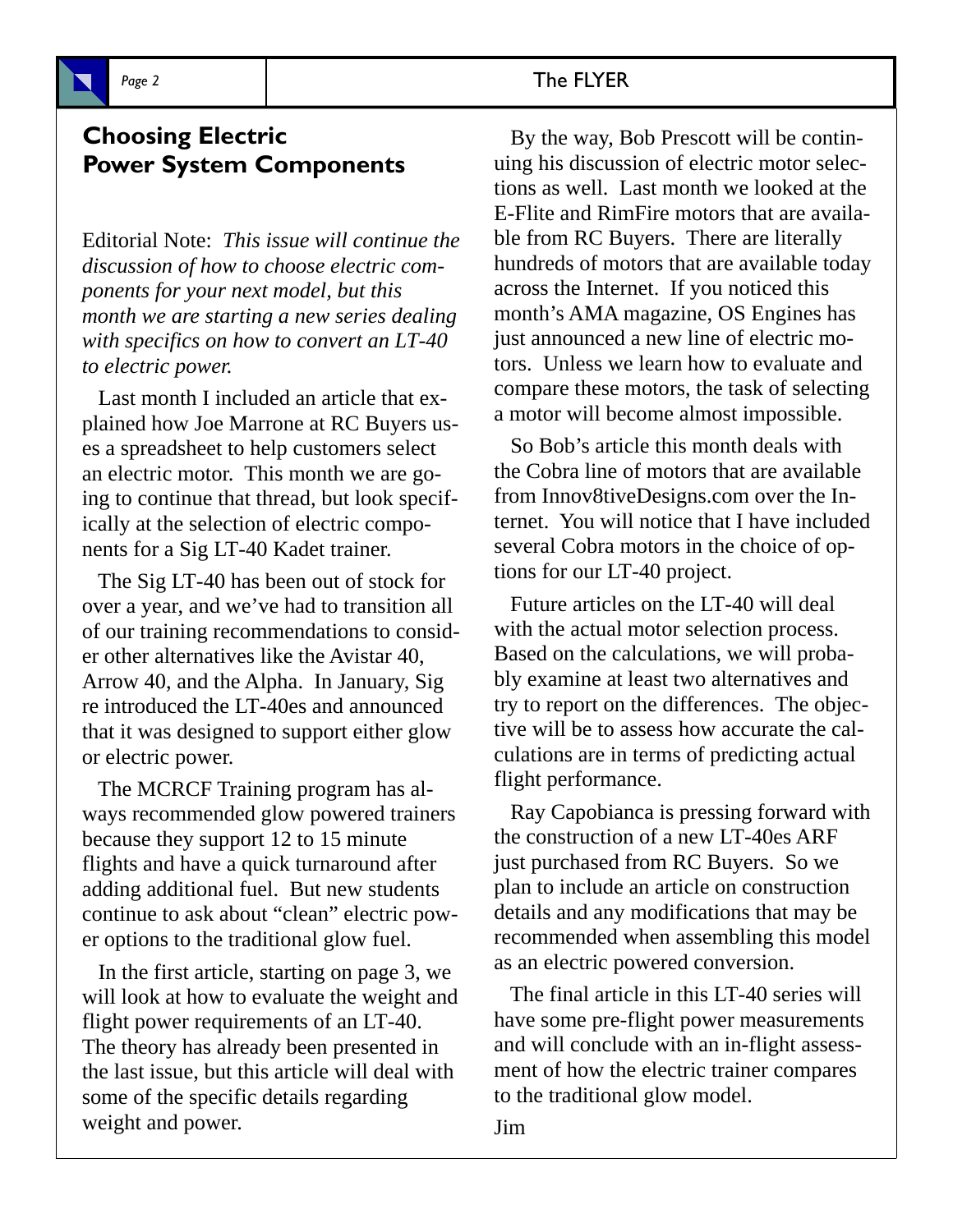# **Electric Powered LT-40**

*by Jim Orsborn*

 Selecting an electric motor for a model airplane begins by looking at the model's weight and the type of flying experience that the pilot expects.

 Let' s begin by reviewing the data in the table at the bottom of this page. The first column is a description of the baseline, glow powered LT-40. Component weights are based on using an OS-46AX engine.

 Years of experience with this model says that an OS-46AX will provide plenty of power for a student trainer. The OS-40LA is a bit under powered, and an OS-55AX has extra power that is not really needed in a student trainer. As a trainer, we typically fly the plane at 1/2 to 2/3 throttle and would like it to remain airborne for about 12 to 15 minutes per flight.

 By breaking out the weight of the engine, servo and Rx battery pack, we are able to come up with a baseline weight for the LT-40 fuselage and wing that will be common across all of the power options.

 With a baseline set for the fuselage, each column provides weights for a different

motor, battery, ESC and motor mount combination that is being considered.

 I've then included both a total All Up Weight for each combination as well as a check on the probable nose moment calculation. Tail moments will be the same, so this will help determine what problems we might face with the CG. Note that several of the combinations appear to suggest a nose heavy situation that will require moving the battery into the main cabin rather than locating it in the area of the glow fuel tank which has a removable hatch.

 The bottom of this table offers some recommended motor wattage requirements that are based on the AUW of the LT-40. Building on last month's article I've added an estimated takeoff power wattage that is 10% greater that the higher sport model flying wattage. This adjustment should help clarify that additional power is required for takeoff, and that the AUW power is based on the model already in flight.

 The next article in this series will look at the power that we can expect each motor to produce and how it compares to our estimated requirements. In the meantime, take a look at Bob's article on comparing Cobra motor options.

|                                              | <b>Clear theirs</b><br><b>OF 45 AS</b> | E-Filts Patent 92 E-Fi ts Patent 65 Milest Prad<br>でがあるので<br>14 W Gr. | <b>WE WANTED</b><br>an Bar | <b>TERMS MAN</b>           | Mass Prod<br><b>IN THE SAME</b><br>Sis's 40 Soution Sis's 46 Scietion IS Sat              | Cobra C 4100 St<br>密留的 | Cobra C-4120-14 Cobra C929-12<br>だがい<br>74 IS 64 | 零整整<br>W Gar                                               |
|----------------------------------------------|----------------------------------------|-----------------------------------------------------------------------|----------------------------|----------------------------|-------------------------------------------------------------------------------------------|------------------------|--------------------------------------------------|------------------------------------------------------------|
| Companent Welshtebach                        |                                        |                                                                       |                            |                            |                                                                                           |                        |                                                  |                                                            |
| L'-40 Aldrems, vol 3 farvos                  |                                        |                                                                       |                            |                            |                                                                                           |                        |                                                  | Ŧ.                                                         |
| kilow ename sarvo (1,6) - holystiany (8,600) | d.h                                    |                                                                       |                            |                            |                                                                                           |                        |                                                  |                                                            |
| <b>Brains / Mater</b>                        | 99.8                                   | 122                                                                   |                            | м                          | 65                                                                                        | 18.9                   | IA.                                              | 36                                                         |
| <b>Battery</b>                               |                                        | 216                                                                   | 48                         | 136                        | 21.9                                                                                      | 58                     | M.                                               | 93                                                         |
| <b>SOF</b>                                   |                                        | 6.65                                                                  | ы.                         | 2.11                       | 2.15                                                                                      | 8.75                   | 6. 25                                            | 28                                                         |
| Glact Mctor McLrt I, wearl obbled            |                                        | 41                                                                    | 46                         |                            | вı                                                                                        | ш                      | 25                                               | 48                                                         |
| <b>Be Note Welgit</b>                        |                                        |                                                                       |                            |                            |                                                                                           |                        |                                                  |                                                            |
| All Lio Walshelt bei füls ast, is 8.8to 8Lb  |                                        | 83                                                                    | ЯB                         |                            | W.                                                                                        | 8.8                    | 83                                               | 61                                                         |
| Ness Mornart Calculation                     | - 1                                    | 395                                                                   | 369                        | 57                         | 48                                                                                        | 467                    | 371                                              | 355                                                        |
| Is.g. Motor = 12.9: FAV = 12 Gettery = 7.9)  |                                        | Move battery alt. Move battery art.                                   |                            |                            |                                                                                           |                        |                                                  | Vicus settery aft léicus isattery aft. Alcus isattery aft. |
| Nets: "hiner -75-206 food =25-215-auth.      |                                        |                                                                       |                            | 25.0                       | <b>Page</b>                                                                               |                        |                                                  |                                                            |
| Wittags Repulse (e.g. 63 to 135 estte/Us)    |                                        | 000to 730 matra. 884 to 000 matra. 884 to 020 matra.                  |                            |                            | [ 2004o 700watta] 808 to 700watta   704 to 880watta   828 to 820watta   848 to 810 waita. |                        |                                                  |                                                            |
| Take off Power(Bst.) - 2228, ALNV watters    | <b>ACCOMMENDATION</b>                  | <b>CONTRACTOR</b>                                                     | <b>STORY STORY</b>         | <b><i>FRIDAY STORE</i></b> | <b>Children State</b>                                                                     | The control.           | <b>STORY STORY</b>                               | <b>GET WHERE</b>                                           |
| Recommended Prop.                            | the orthon                             | 1%/or1%#                                                              |                            |                            |                                                                                           |                        |                                                  |                                                            |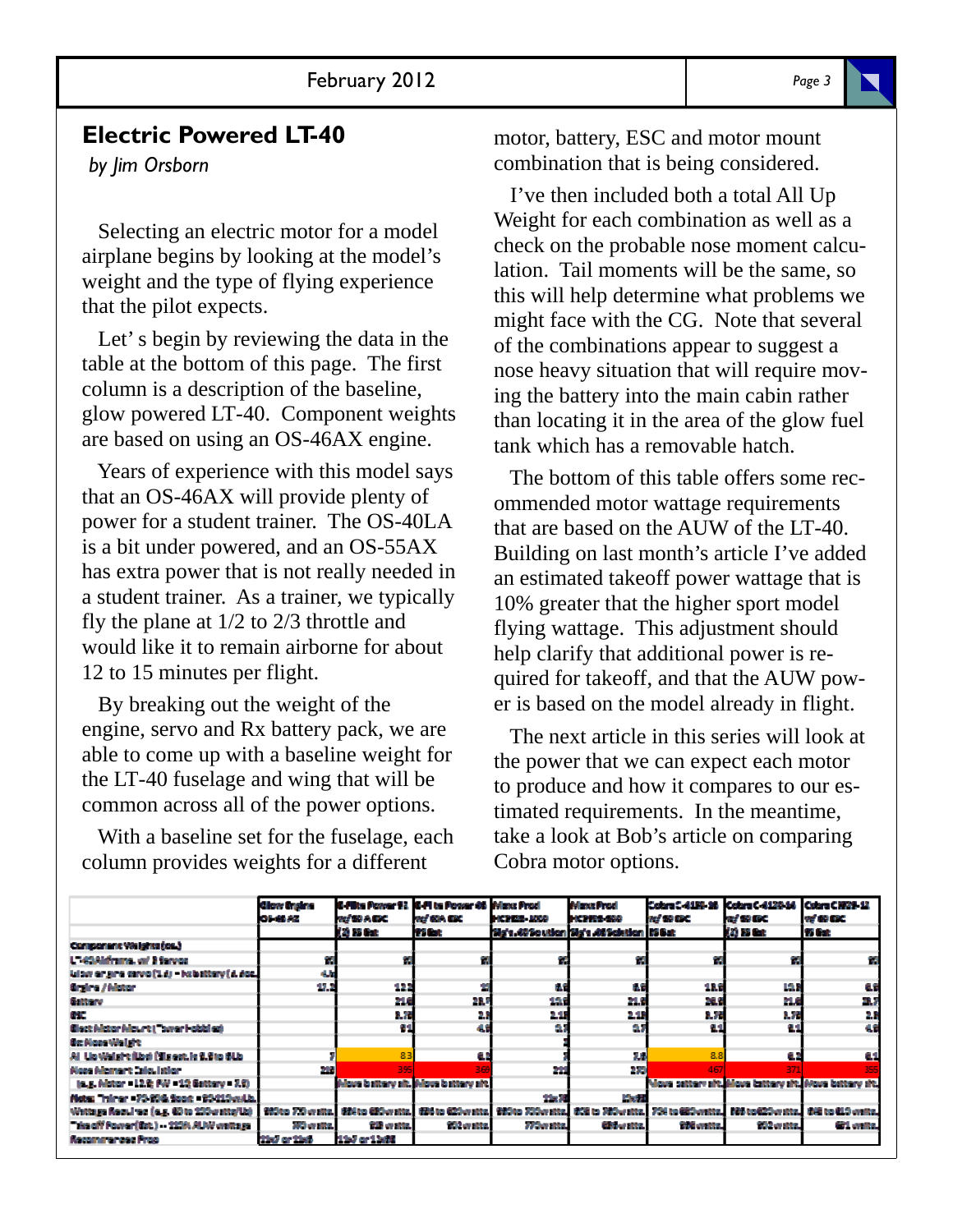# **President's Message, Cont.**

Dan Costa and Paul Sullivan are congratulated on their new positions on the Board of Directors.

Leaving his seat on the Board of Directors is Charlie Bacon. We would like to thank Charlie for all his assistance and guidance he has provided the Club over the past number of years.

Our Holiday Party was a great success once again. I think we had approximately 30 people attending the festivities. Thanks go out to everyone who helped organize and gather items for the door prizes. The big prize this year was a .45 size Space Walker was won by Paul Sullivan. Several cash awards were picked in a separate drawing for the lady visitors. Thanks go out to Dan Fisher, Ray Capobianco, Bob Forgione and Don Fitzreiter for their help in putting this event together.

The 2012 MCRCF Auction held at the Middle School in Billerica on Sunday the 29th. Over 140 items were auctioned off while a small items table offered sales of items usually \$25.00 or less to be sold without going through the auction process. The 50/50 Raffle and the Raffle for a DX7s Transmitter were well received

and helped boost the profits. Door prizes were drawn at intermission and at the end of the auction day.

A big **Thank You** goes out to everyone who participated (the actual list is too long) in making this another huge success. Official results are not in yet but it appears that it should yield over \$1,000.00 again this year. This is a big money maker for the Club that goes very far in maintaining our field facilities.

Our own Dave Varrell won the Spektrum DX7s transmitter with Telemetry capability. The 50/50 Raffle yielded \$104.00 for the Club.

I hope to see everyone at our monthly club meeting on February 8th. Our Raffle drawing will be a Spektrum AR8000X (8-Channel Receiver) and maybe some additional small items.

Thanks everyone for a wonderful 2011.

In closing I would like to offer our heartfelt condolences to the family and friends of Ralph Neff, a long term member, who passed away recently.

Good safe flying. Thanks, Jerry Crowley, President MCRCF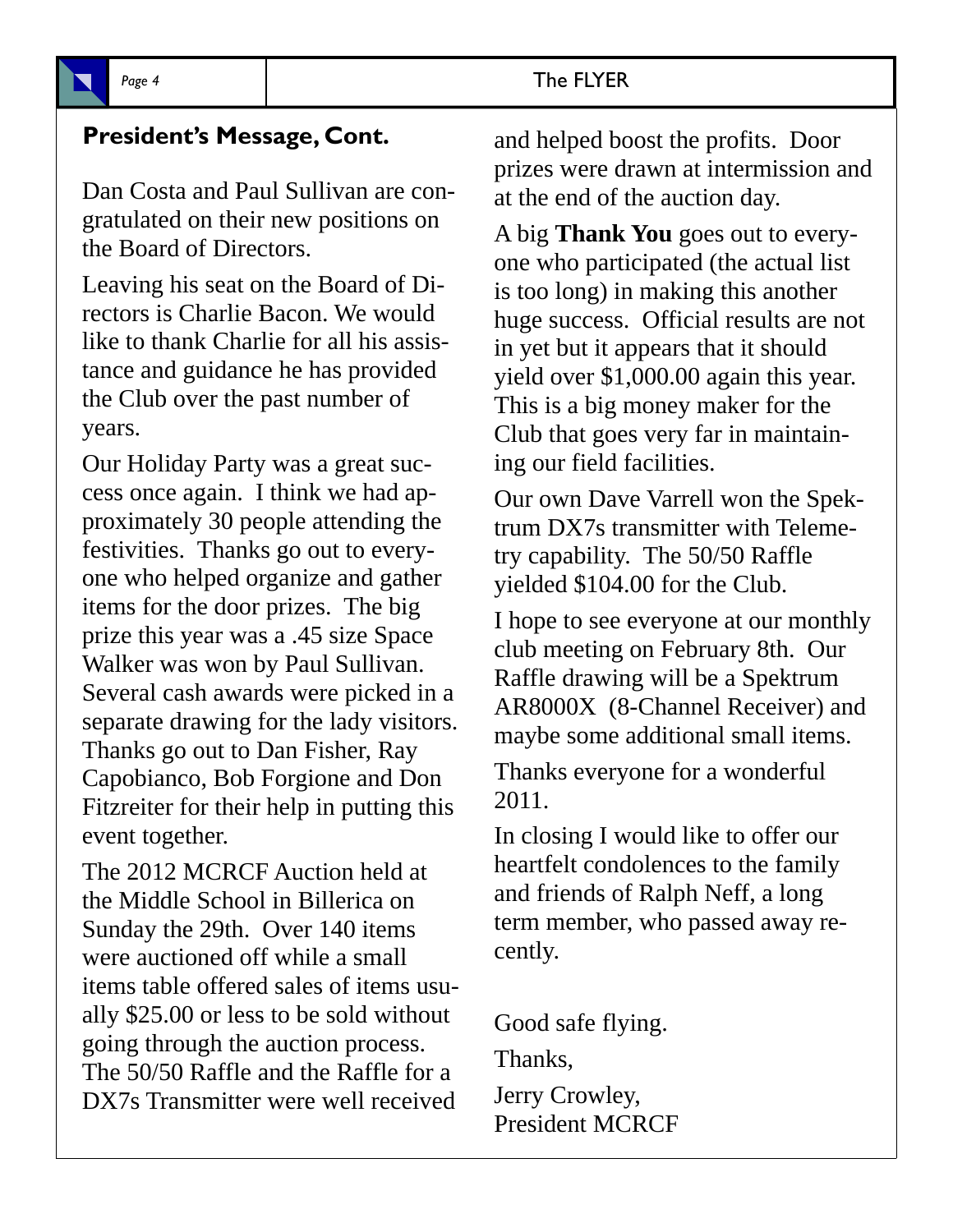# **Using a Standard Muffler for Cowl Mounting** *by Bob Forgione*

I have a Great Planes Super Skybolt which I wanted to adapt a muffler from a K&B 65 engine. The engine is new but it is an older model and finding an internal Pitts muffler was next to impossible with the existing bolt centers for the muffler mounting. The muffler I want to use is the standard muffler provided with the engine.

If you look at some of the newer ARFs such as the Phoenix Models Decathlon, you will see that they provide a cutout in the fuselage to adapt to the standard muffler. This also prevents the additional expense of using a non-standard muffler for a cowl mounting.



The first step in adapting the muffler was to make a cutout in the fuselage. The size and orientation of the motor were not suitable for a complete internal muffler installation, alterations on the cowl were necessary as will be seen later.



The next photo is the installed muffler and engine before the cowl is mounted. This last photo shows the cowl installed over the engine with the muffler cutout.



The exhaust comes out of the bottom of the fuselage which makes for a neat installation in this case.

If you are a purist, the internal Pitts type muffler for an OS engine that was in the 60-70 range would cost around \$70 dollars. As I indicated earlier I could not find one for this engine so I did the next best thing.

Hope this helps someone to realize that the standard mufflers can be adapted to cowl mounting.

Bob Forgione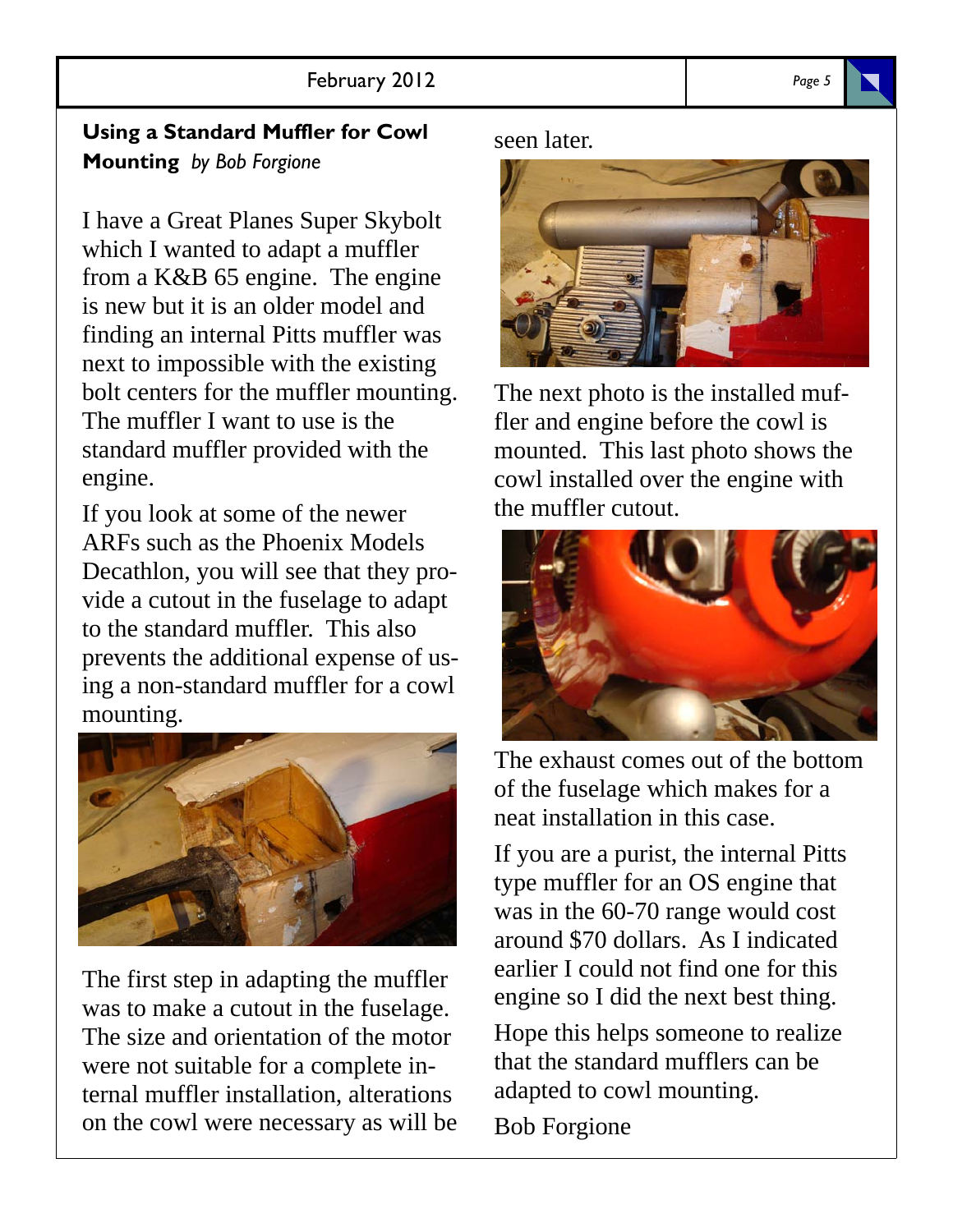

# **Choosing An Electric Motor**

*by Bob Prescott*

 A critical component of choice when configuring your power system is the motor. A big problem with electric motors is that they do not follow a unified convention for naming and testing. So if E-Flite recommends a Power 32, it's up to the user to find out what other motor may be compatible if they do not want to use that one. If no motor is recommended (or you are converting a glow to electric), then you must figure out what size and speed motor is the right fit for your project.

 There are some online utilities that help analyze motor data, but the ones I have found are rather difficult to use and don't do a great job providing actual recommendations. The one source I have used the most are the online forums (such as RC Groups and RC Universe), in which other flyers share the motor they used and often give performance and prop information gathered from their airplane.

 Another big concern is that propeller data is not always available. A lot of kit manufacturers will list a single recommended propeller based on a recommended motor. Whereas a motor manufacturer will give a range. For example, E-Flite lists propeller sizes from 11x7 to 14x10 for their Power 32 motor. That is a very large range and is listed that way because the motor can be used from 12v to 16.8v. So it falls onto you to figure things out and select a propeller that works. A 3S battery is 11.1 volts nominal, so does that mean that the

Power 32 will not work on 3S? A 5S battery runs at a nominal 18.5 volts, so will this motor only work on 4S? How much power is pulled by the different prop sizes at different voltages?

 These questions are only fully answered by doing bench tests and require that the modeler have (or purchase) numerous props and have a watt meter available so they can perform these tests themselves.

 One option to running these tests yourself is to choose an expensive motor that has been fully tested and provides those specs in an easy to access library you can search when picking out a model. Otherwise you will have to buy something that you believe is close and find out afterward.

 When choosing electric components it is tempting to go with the cheep, Chinese brands that are available from places like Hobby King. The problem with these parts is that there is very little data available from the manufacturers. So unless you have another motor with specs that you're trying to match, it becomes a guessing game. Even after choosing a Turnigy motor that matches the specs, actual testing must be performed to be sure that it will fit your specific plane and will not be burned up in it's first flight.

When I scratch built my first plane, I made a guess when I selected that first motor, battery, and prop. When it was finished I threw the plane into the air (no landing gear) without a clue as to what was going to happen. I want to help others avoid this situation, so I have put together a spreadsheet of actual tested motor specs that I got from the Innov8tive Designs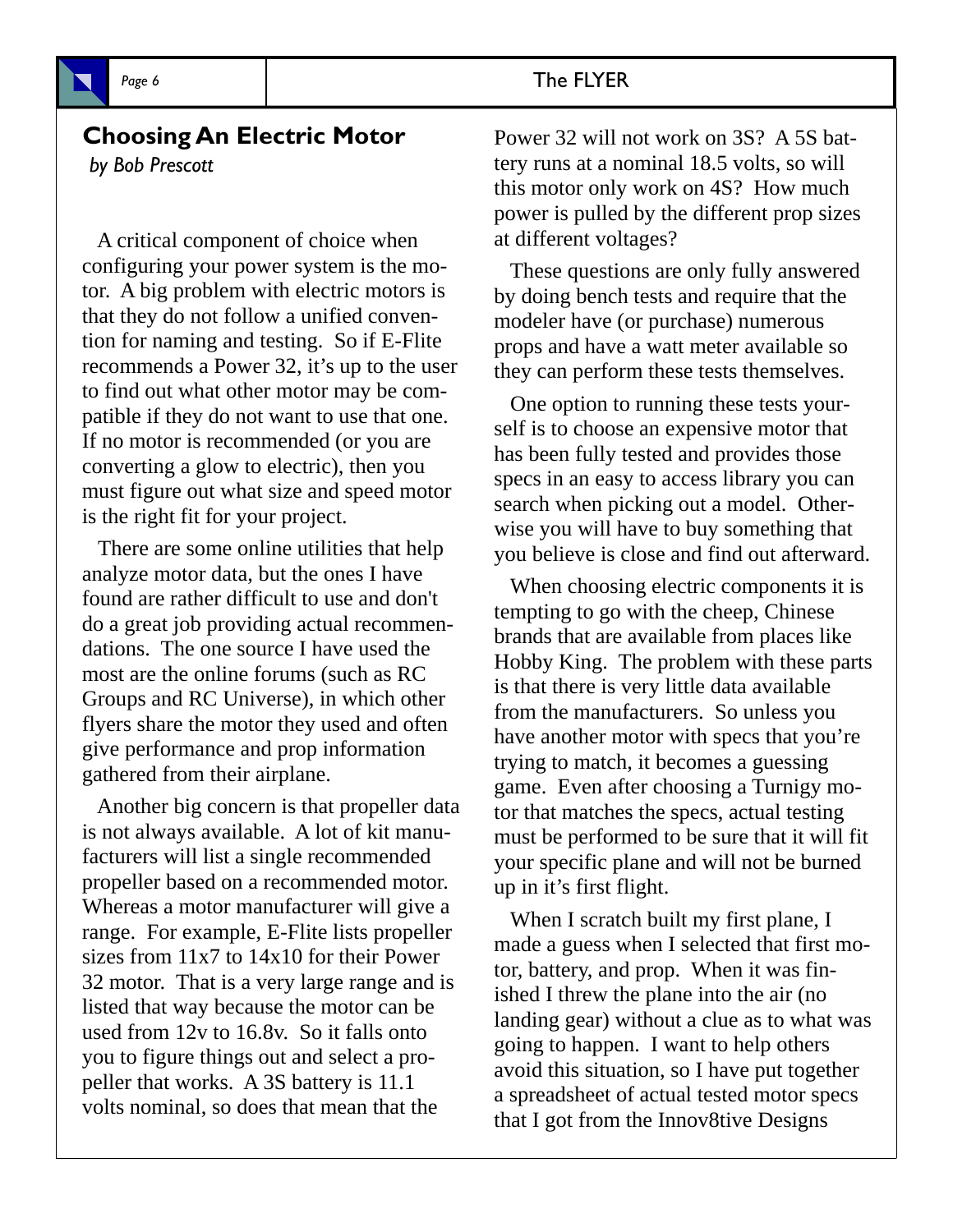website. The motors listed are the Cobra series of motors, which are very well built and have these features:

1) Mid-range cost

2) Come with a two year warranty

3) Include a full hardware mounting package (including prop mounts)

4) Have been fully tested for performance with a range of propellers and different battery cell counts

5) Are available here in the US

 The spreadsheet shown below shows the Cobra model number at the top of each column. Data for each motor includes physical size, weight, Kv rating and several amperage and power wattage parameters. My complete spreadsheet covering the entire Cobra line of motors can be downloaded from the Members section of the MCRCF Website.

 Notice that my spreadsheet only lists the largest prop size for each battery cell

count. More data is available at innov8tivedesigns.com under each specific motor. This spreadsheet can serve as a simple cross-reference to help choose a motor from another brand, such as Rim-Fire, or you can choose a Cobra motor and be done with it.

 Maximum continuous current and max continuous power (at a specific cell count) are two important parameters that specify limits on the actual usage of each motor. Props listed at the bottom, are the largest one listed for each motor, so smaller props will likely consume less power from the battery.

 The Cobra ESC's are also a nice choice because of their lower cost and built-in switching BECs (units larger than 22A) that typically provide more amperage to the servos than the cheaper oversees ones and are less expensive than E-Flite and much more reliable.

|                 | A                                              | <b>AN</b>                                 | A <sub>O</sub>               | AP                                                             | A <sub>O</sub>                                                                                                                                         | <b>AR</b>           | <b>AS</b>           | <b>AT</b>                                                       |
|-----------------|------------------------------------------------|-------------------------------------------|------------------------------|----------------------------------------------------------------|--------------------------------------------------------------------------------------------------------------------------------------------------------|---------------------|---------------------|-----------------------------------------------------------------|
| 1               | <b>Cobra Motor Specifications</b>              | $C-3515/14$                               | $C-3515/18$                  | $C-3520/10$                                                    | $C-3520/12$                                                                                                                                            | $C-3520/14$         | $C-3520/18$         | $C-3525/10$                                                     |
| $\overline{2}$  |                                                |                                           |                              |                                                                |                                                                                                                                                        |                     |                     |                                                                 |
| 3               | Stator Diameter                                | 35.0 mm (1.378 in)                        | 35.0 mm (1.378 in)           | 35.0 mm (1.378 in)                                             | 35.0 mm (1.378 in)                                                                                                                                     | 35.0 mm (1.378 in)  | 35.0 mm (1.378 in)  | 35.0 mm (1.378 in)                                              |
| 4               | <b>Stator Thickness</b>                        | 15.0 mm (0.591 in)                        | 15.0 mm (0.591 in)           | 20.0 mm (0.787 in)                                             | 20.0 mm (0.787 in)                                                                                                                                     | 20.0 mm (0.787 in)  | 20.0 mm (0.787 in)  | 25.0 mm (0.984 in)                                              |
| 5.              | No. of Stator Arms                             | 12                                        | 12                           | 12                                                             | 12                                                                                                                                                     | 12                  | 12                  | 12                                                              |
|                 | 6 No. of Magnet Poles                          | 14                                        | 14                           | 14                                                             | 14                                                                                                                                                     | 14                  | 14                  | 14                                                              |
|                 | <b>Motor Wind</b>                              | 14 Turn Delta                             | 18 Turn Delta                | 10 Turn Delta                                                  | 12 Turn Delta                                                                                                                                          | 14 Turn Delta       | 18 Turn Delta       | 10 Turn Delta                                                   |
| 8               | Motor Kv                                       | 950 RPM / Volt                            | 740 RPM / Volt               | 980 RPM / Volt                                                 | 820 RPM / Volt                                                                                                                                         | 700 RPM / Volt      | 550 RPM / Volt      | 780 RPM / Volt                                                  |
|                 | 9 No-Load Current (Io)                         |                                           |                              | 1.39 Amps @ 14 Volts 1.01 Amps @ 14 Volts 1.84 Amps @ 14 Volts | 1.45 Amps @ 14 Volts                                                                                                                                   |                     |                     | 1.33 Amps @ 20 Volts 0.93 Amps @ 20 Volts 1.65 Amps @ 14 Volts  |
|                 | 10 Motor Resistance (Rm) Per Phase 0.044 Ohms  |                                           | 0.065 Ohms                   | 0.037 Ohms                                                     | 0.039 Ohms                                                                                                                                             | 0.048 Ohms          | 0.075 Ohms          | 0.035 Ohms                                                      |
|                 | 11 Motor Resistance (Rm) Phase to PH0.029 Ohms |                                           | 0.043 Ohms                   | 0.025 Ohms                                                     | 0.026 Ohms                                                                                                                                             | 0.032 Ohms          | 0.050 Ohms          | 0.023 Ohms                                                      |
|                 | 12 Max Continuous Current6 Amps                | 44 Amps                                   | 36 Amps                      | 60 Amps                                                        | 56 Amps                                                                                                                                                | 46 Amps             | 36 Amps             | 62 Amps                                                         |
|                 | 13 Max Continuous Power on 2S Li-Po            |                                           |                              |                                                                |                                                                                                                                                        |                     |                     |                                                                 |
|                 | 14 Max Continuous Power on 3S Li-Po 490 Watts  |                                           | 400 Watts                    | 670 Watts                                                      | 620 Watts                                                                                                                                              | 510 Watts           |                     | 690 Watts                                                       |
|                 | 15 Max Continuous Power on 4S Li-Po 650 Watts  |                                           | 530 Watts                    | 890 Watts                                                      | 830 Watts                                                                                                                                              | 680 Watts           | 530 Watts           | 920 Watts                                                       |
|                 | 16 Max Continuous Power on 5S Li-Po 810 Watts  |                                           | 660 Watts                    | <b>1110 Watts</b>                                              | <b>1040 Watts</b>                                                                                                                                      | 850 Watts           | 670 Watts           | <b>1150 Watts</b>                                               |
|                 | 17 Max Continuous Power on 6S Li-Po 970 Watts  |                                           | 790 Watts                    |                                                                |                                                                                                                                                        | <b>1020 Watts</b>   | 800 Watts           | 1380 Watts                                                      |
|                 | 18 Max Continuous Power on 8S Li-Po            |                                           |                              |                                                                |                                                                                                                                                        |                     |                     |                                                                 |
|                 | 19 Max Continuous Power on 10S Li-P            |                                           |                              |                                                                |                                                                                                                                                        |                     |                     |                                                                 |
|                 | 20 Weight                                      | 178 Grams (6.28 oz)                       | 178 Grams (6.28 oz)          | 210 Grams (7.41 oz)                                            | 216 Grams (7.62 oz)                                                                                                                                    | 216 Grams (7.62 oz) | 216 Grams (7.62 oz) | 253 Grams (8.92 oz)                                             |
|                 | 21 Outside Diameter                            | 43.0 mm (1.693 in)                        | 43.0 mm (1.693 in)           | 43.0 mm (1.693 in)                                             | 43.0 mm (1.693 in)                                                                                                                                     | 43.0 mm (1.693 in)  | 43.0 mm (1.693 in)  | 43.0 mm (1.693 in)                                              |
|                 | 22 Shaft Diameter                              | $5.00$ mm $(0.197$ in)                    | 5.00 mm $(0.197 \text{ in})$ | 5.00 mm $(0.197 \text{ in})$                                   | $5.00$ mm $(0.197$ in)                                                                                                                                 | 5.00 mm (0.197 in)  | 5.00 mm (0.197 in)  | 5.00 mm (0.197 in)                                              |
|                 | 23 Body Length                                 | $41.0$ mm $(1.614$ in)                    | 41.0 mm $(1.614$ in)         | 46.0 mm (1.811 in)                                             | 46.0 mm $(1.811 \text{ in})$                                                                                                                           | 46.0 mm (1.811 in)  | 46.0 mm (1.811 in)  | 51.0 mm (2.008 in)                                              |
|                 | 24 Overall Shaft Length                        | 63.0 mm (2.480 in)                        | 63.0 mm (2.480 in)           | 68.0 mm (2.677 in)                                             | 68.0 mm (2.677 in)                                                                                                                                     | 68.0 mm (2.677 in)  | 68.0 mm (2.677 in)  | 73.0 mm (2.874 in)                                              |
|                 | 25 2S APC Prop max                             |                                           |                              |                                                                |                                                                                                                                                        |                     |                     |                                                                 |
|                 | 26 3S APC Prop max                             |                                           |                              |                                                                | 13x4-E, 24.40A 270.8 15x6-E, 27.94A 310.1 13x6.5-E, 47.47A 526.9 15x8-E, 43.17A 479.2W 15x8-E, 30.34A 336.7W                                           |                     |                     | 15x8-E, 41.49A 460.6                                            |
|                 | 27 4S APC Prop max                             |                                           |                              |                                                                | 10x7-E, 34.68A 513.3'12x6-E, 26.03A 385.2'11x5.5-E, 45.51A 673.5 13x4-E, 33.25A 492.1W 15x4-E, 34.61A 512.3'15x8-E, 25.76A 381.2'15x4-E, 49.32A 730.0' |                     |                     |                                                                 |
|                 | 28 5S APC Prop max                             |                                           |                              |                                                                | 9x6-E, 33.35A 616.9W10x7-E, 26.32A 487.0 10x5-E, 47.73A 882.9W 11x5.5-E, 43.71A 808.7 13x4-E, 32.65A 604.1 15x4-E, 26.87A 497.1 13x4-E, 46.39A 858.2   |                     |                     |                                                                 |
|                 | 29 6S APC Prop max                             | 8x4-E, 28.23A 626.6W 9x6-E, 23.49A 521.4W |                              |                                                                |                                                                                                                                                        |                     |                     | 10x7-E, 36.71A 815.0 13x4-E, 23.12A 513.4 10x6-E, 44.38A 985.2\ |
|                 | 30 8S APC Prop max                             |                                           |                              |                                                                |                                                                                                                                                        |                     |                     |                                                                 |
|                 | 31 10S APC Prop max                            |                                           |                              |                                                                |                                                                                                                                                        |                     |                     |                                                                 |
| 32              |                                                |                                           |                              |                                                                |                                                                                                                                                        |                     |                     |                                                                 |
| 33              |                                                |                                           |                              |                                                                |                                                                                                                                                        |                     |                     |                                                                 |
| 34              |                                                |                                           |                              |                                                                |                                                                                                                                                        |                     |                     |                                                                 |
| 35              |                                                |                                           |                              |                                                                |                                                                                                                                                        |                     |                     |                                                                 |
| 36              |                                                |                                           |                              |                                                                |                                                                                                                                                        |                     |                     |                                                                 |
| 37 <sup>1</sup> |                                                |                                           |                              |                                                                |                                                                                                                                                        |                     |                     |                                                                 |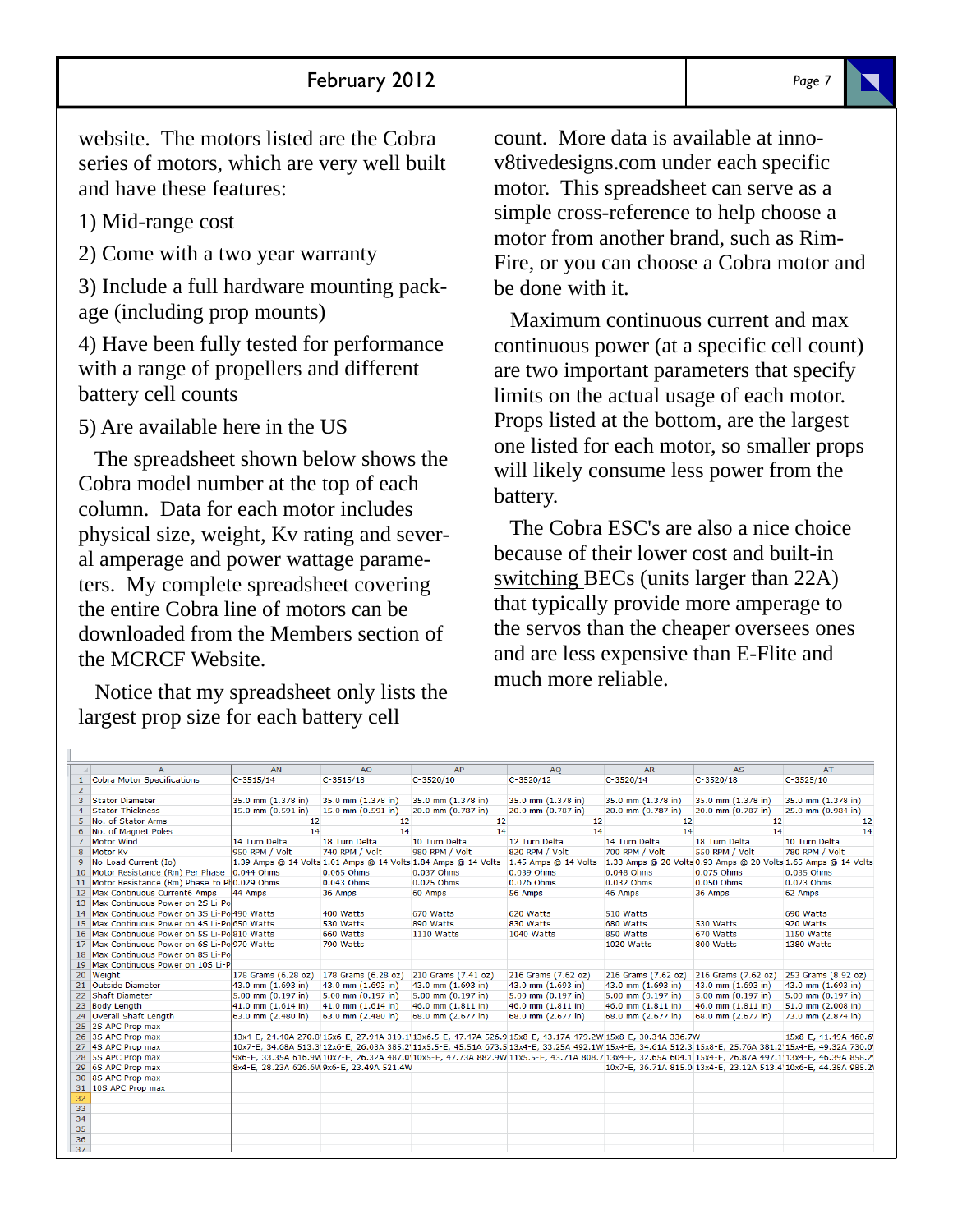

## **LiPo Battery Usage Window**

#### *by Jim Orsborn*

 This article will help show how we can look at battery specifications and learn how to select an appropriate battery for our airplane. The diagram at the bottom of the page is for a 4S battery that is available from HobbyPartz.com. Data from the battery spec sheet is on the right. I've developed a visual "Usage Window" for this battery that is shown in the center.

 Depicted as a framed window, the right side of the frame matches the "Not to Exceed" charge voltage, and the left edge is the "never go below" voltage. For LiPo batteries, these values will typically be 4.2 and 2.5 volts per cell respectively. The "window" inside the frame then uses the Nominal and cutoff voltages (3.7 & 3.3) v/cell as the right and left edge of the open area.

 The top and bottom amperage values for this window are handled differently. There is no real lower current limit, but I've shown 2 times the nominal voltage as a reasonable value. On the high end, 5 times the voltage is offered as a high current drain limit. The real upper limit is defined by the C value of the battery. In this case, 25C suggests that the battery is capable of delivering 130 A which far exceeds our recommended usage limit of 75 A.

 On the right side of the frame, battery capacity if shown as the length of time that the battery will support a continuous load. These are based on delivering 80% of the battery capacity (e.g. 5500 mAh equates to 4.4 minutes at a 60 A continuous load). A full 25C load will obviously deplete the battery in more like 2 minutes.



 In conclusion, try to stay within the "Usage Window" and you'll see longer battery life. If you operate at either voltage or current values on the frame (not inside the window), then expect to see problems.

 The next article will show how to understand motor specs and which battery will work with your motor.

*Jim*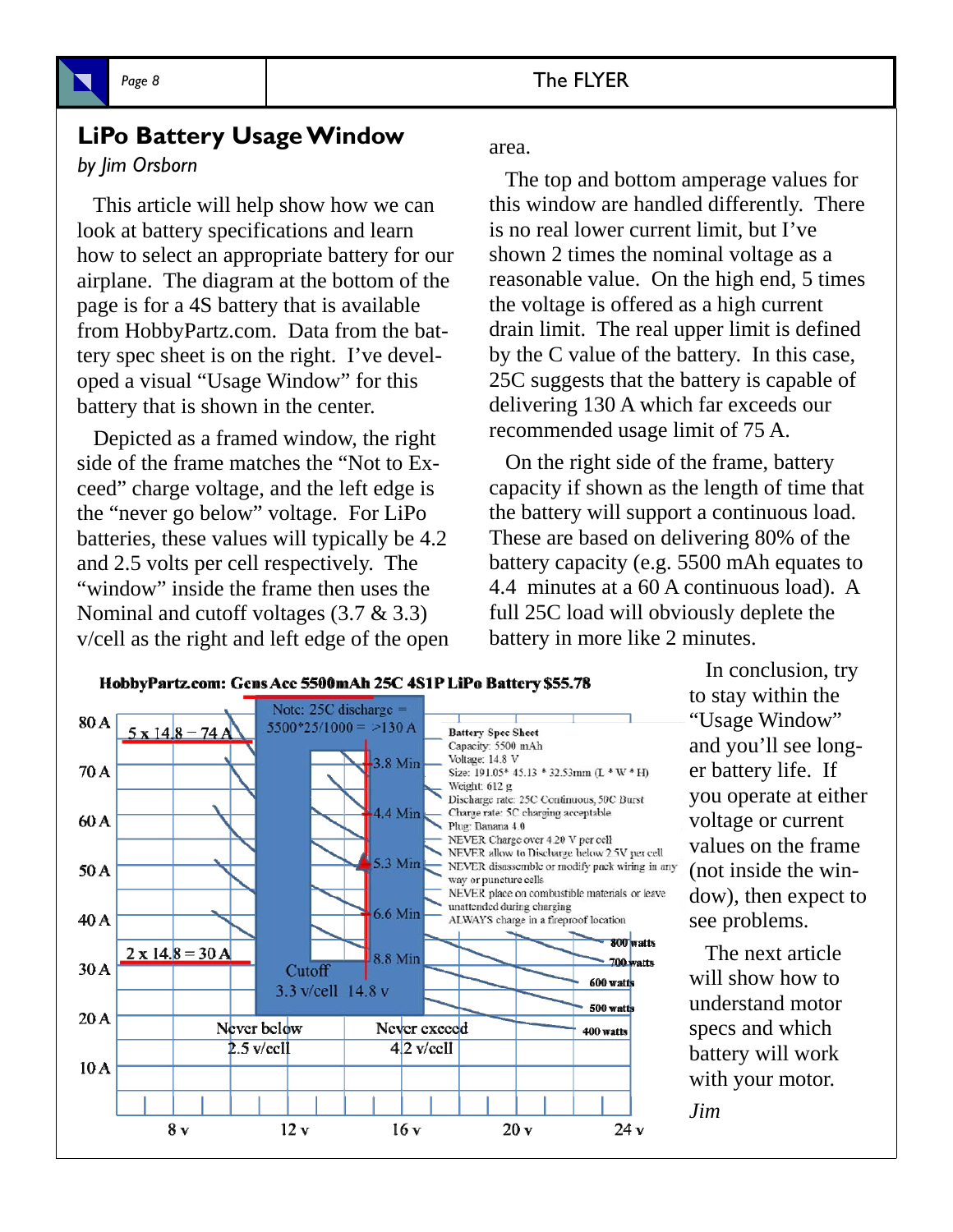# **Notes from the Field**

*by Jim Orsborn*

### **General Meeting**:

Elections — MCRCF Elections were held at the January meeting. There were no debates but the nomination process went forward without a hitch. Everyone in attendance was more than satisfied with the fiscal soundness and policy directions of the existing board. So the previous Officers were re-elected to the Board without opposition. Board Members for the coming year will include Dan Fisher, Dan Costa and Paul Sullivan. The Board is considering a Youth Liaison position, so look for a mission statement and board member appointment in the coming months.

#### **Annual Party**:

Yes, we held the Annual Holiday Party, as scheduled, at the Great Wall in Bedford, MA. There was plenty of food for all who attended — buffets usually work out that way. Everyone enjoyed an opportunity to get together and socialize for a few hours. There were plenty of door prizes for both members and the spouses as well. Seems like Paul Sullivan was the big winner, when his number came up first in the drawing pool and he was able to go away with the grand prize — Space Walker ARF.

When the meal and raffle drawings were over, we all went home in time to check out the AFL Division playoff game and help root the Pats on to their big win over the Broncos.

#### **Annual Auction**:

The Annual Auction was help at the Marshall Middle School on Sunday, Jan 29th. We had a good day weather wise, lots of members showed up to help and it looks like we had another sterling day. Jeff is on travel, but his initial assessment is that we had over 100 items hit the auction block.

We were in the cafeteria this year, so the room was filled pretty much to capacity with planes and people when the auction first started.

Some of the items that we sold looked really good. The sales prices seemed to be down a bit from previous years, but Jeff seems to think the total sales were fairly close to previous years.

The radio raffle this year was a Spektrum DX-7s Transmitter. Dave Varrell (one of our own) was the winner. He says the radio came with a special AC adapter, because the charger is actually built into the radio. So it pays to stay around for that final drawing.

I don't remember who bought what, but I do seem to remember that Paul Sullivan is probably going to be bringing a larger (call it a 1.20 size) plane to the Warbird Tuesday meetings next summer.

### **Notice: POOR Field Conditions**

Due to the warm weather conditions, the field is CLOSED to ALL vehicle traffic. Folks are still welcome to fly, but please park your vehicle in the area across the street from the field. Do not drive around the fence to park on the field.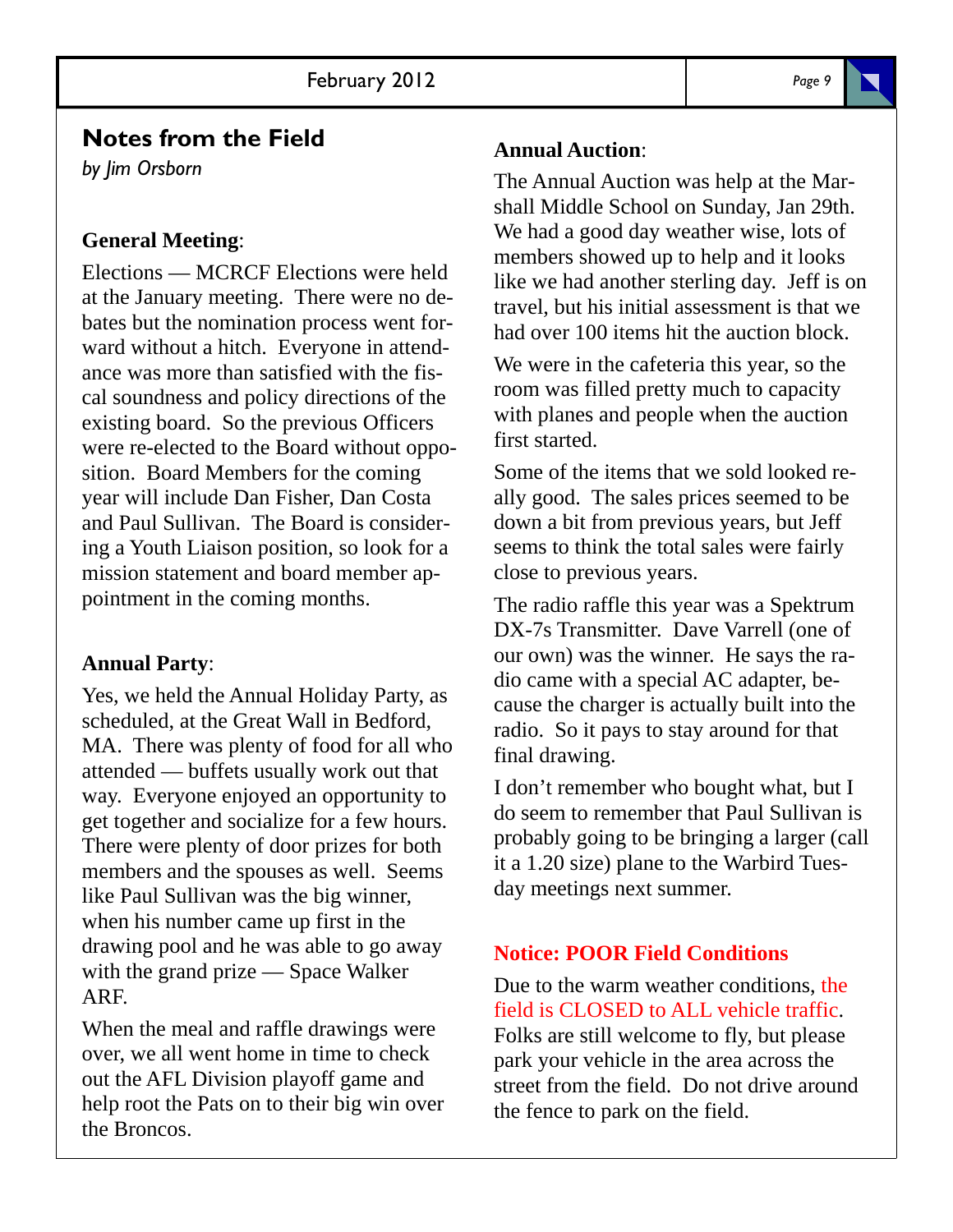**SHEIT** MIDDFESEX CONNAT

MCRCF Registrar/Secretary 28 Griffen Drive Wakefield, MA 01880

**We're on the Web!** 

**http://www.mcrcf.org** 

7:30 PM Lewis Building

# **Feb. 8th, 2012**

248 Boston Road (Rt 3A) Billerica, MA

# jto@mitre.org

Billerica, MA 01821 978-667-4510

Wakefield, MA 01880 Raymond@capobiancofamily.com **Director**  Paul Sullivan 8 Driftwood Lane **Newsletter Editor**  Jim Orsborn 43 Charme Road

Billerica, MA 01862 978-667-8360

PSullivan2313@verizon.net

**Registrar/Secretary**  Raymond Capobianco 28 Griffen Drive 781-944-6056 **Club Officers: President**  Jerry Crowley 75 Judith E. Drive Gerald.Crowley@comcast.net **Vice President**  Robert Forgione 98 Locust Street Burlington, MA 781-272-4510 RPForgione@gmail.com

#### membership with the Academy of Model Aeronautics. Contact any club member for details. Meetings are held on the second Wednesday of every month between September and June in the Billerica Recreation Dept building at 248 Boston Road in Billerica, starting at 7:30 PM.

#### *Official Publication of the Middlesex County R-C Fliers, Inc.*

**The FLYER** is the official publication of the Middlesex County R-C Fliers, Inc., a non-profit organization chartered for the promotion of radio controlled model aircraft building and flying. The club operates a flying field located on Treble Cove Road, Billerica, MA. The club offers free flight instruction to any member provided they have a current

Postage

**First Class Mail** 

Tewksbury, MA 01876 978-851-2057 **Director**  Daniel Costa 3 Christina Ave.

Billerica, MA 01821 978-663-3071 daniel3713@verizon.net **Director**  Daniel Fisher 9 Village View Road Chelmsford, MA 01824 978-256-3085

danjfj@aol.com

**Treasurer**  Jeff Ward 4 Eastview Avenue Billerica, MA 01821 978-663-4493 jeff@mcrcf.org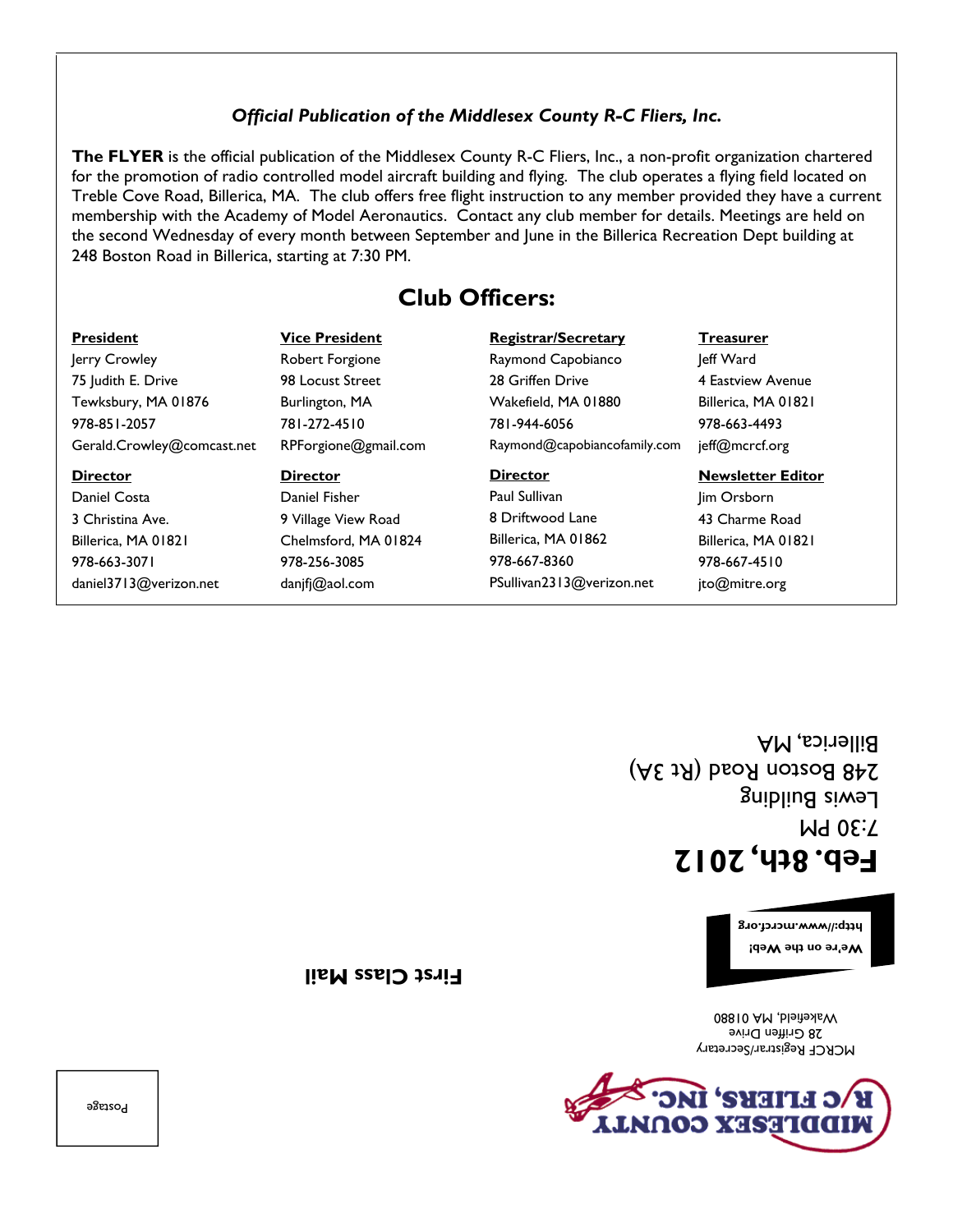

# **HobbyPartz.com: Gens Ace 5500mAh 25C 4S1P LiPo Battery \$55.78**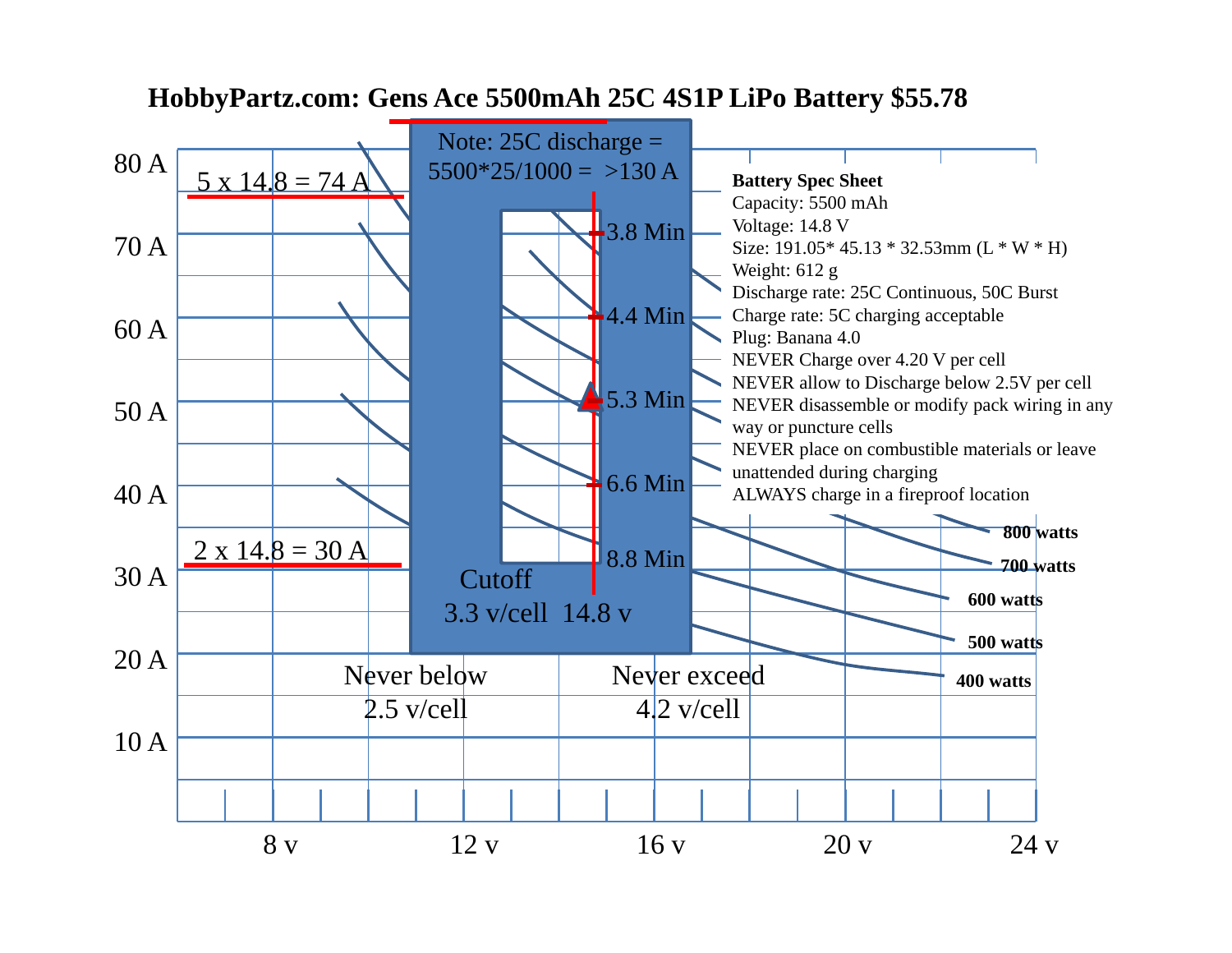# **Towerhobbies.com: FlightPower Pro50 5000mAh 50C 3S1P LiPo Battery \$139.99**

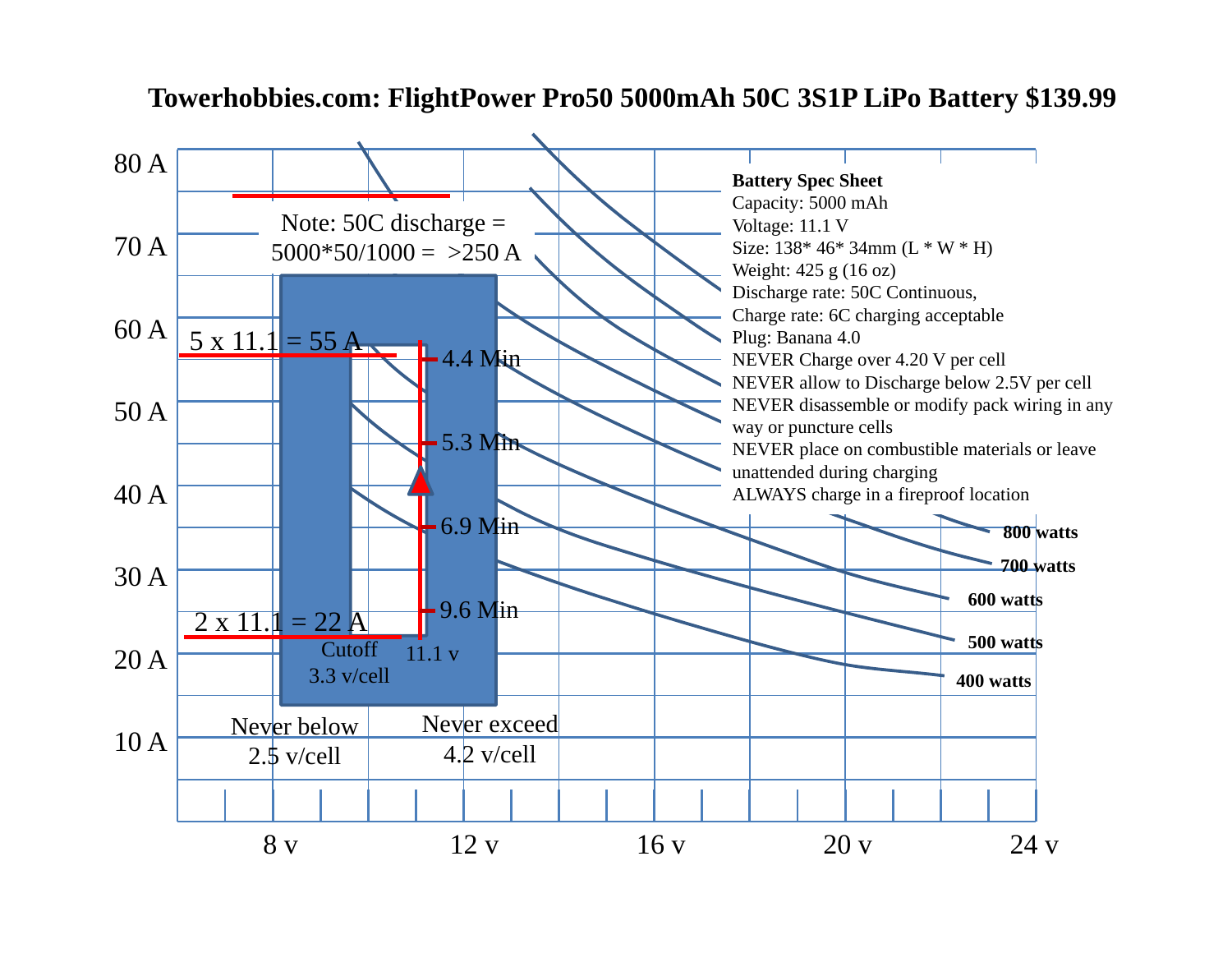# **Towerhobbies.com: FlightPower Pro50 3600mAh 50C 3S1P LiPo Battery \$99.99**

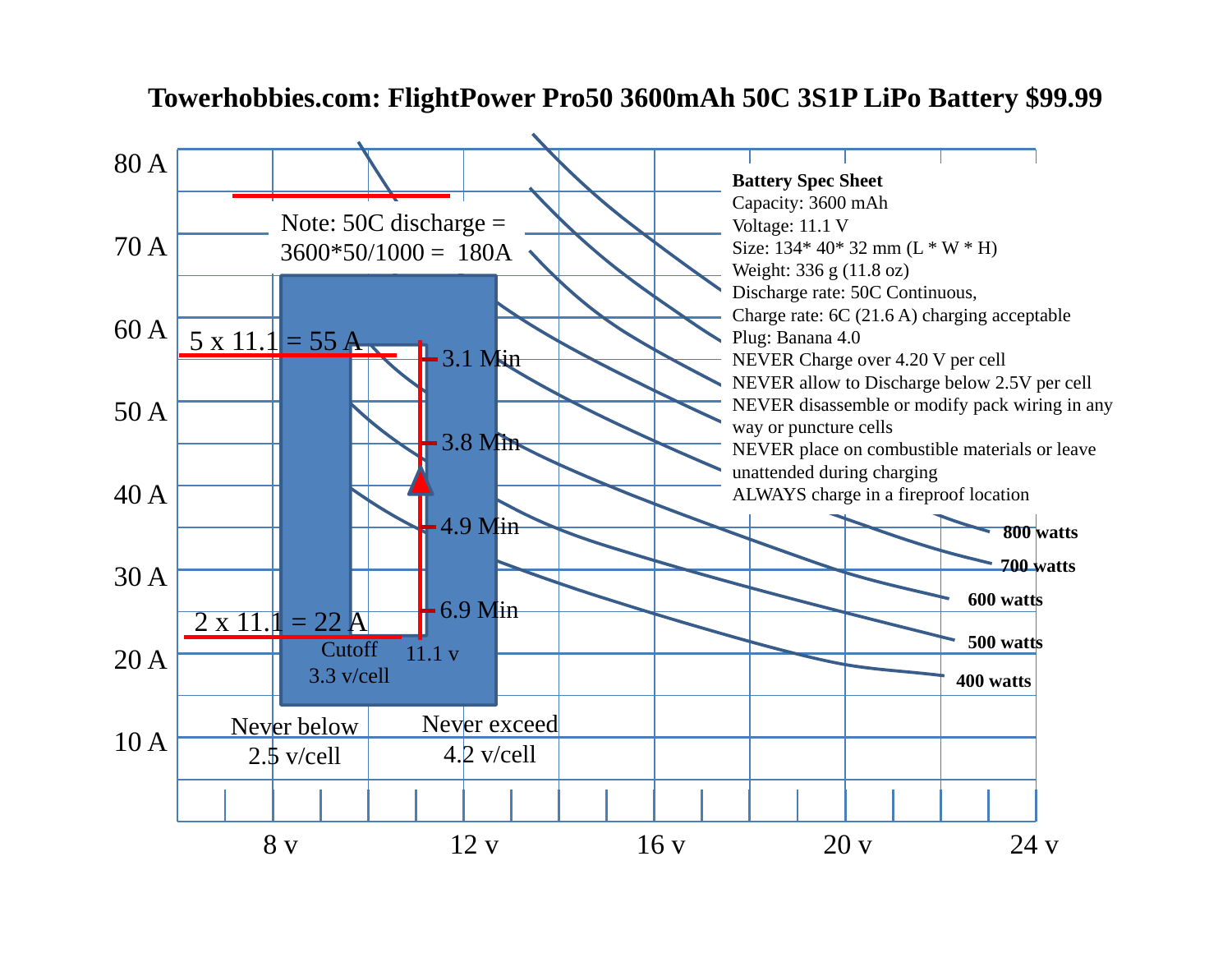| Cobra Motor Specifications                  | $C-3515/14$          | $C-3515/18$                               | $C - 3520/10$                                                  | $C - 3520/12$                                                                          |
|---------------------------------------------|----------------------|-------------------------------------------|----------------------------------------------------------------|----------------------------------------------------------------------------------------|
|                                             |                      |                                           |                                                                |                                                                                        |
| <b>Stator Diameter</b>                      | 35.0 mm (1.378 in)   | 35.0 mm (1.378 in)                        | 35.0 mm (1.378 in)                                             | 35.0 mm (1.378 in)                                                                     |
| <b>Stator Thickness</b>                     | 15.0 mm (0.591 in)   | 15.0 mm (0.591 in)                        | 20.0 mm (0.787 in)                                             | 20.0 mm (0.787 in)                                                                     |
| No. of Stator Arms                          | 12                   | 12                                        | 12                                                             | 12                                                                                     |
| No. of Magnet Poles                         | 14                   | 14                                        | 14                                                             | 14                                                                                     |
| Motor Wind                                  | 14 Turn Delta        | 18 Turn Delta                             | 10 Turn Delta                                                  | 12 Turn Delta                                                                          |
| Motor Kv                                    | 950 RPM / Volt       | 740 RPM / Volt                            | 980 RPM / Volt                                                 | 820 RPM / Volt                                                                         |
| No-Load Current (Io)                        |                      |                                           | 1.39 Amps @ 14 Volts 1.01 Amps @ 14 Volts 1.84 Amps @ 14 Volts | 1.45 Amps $@$ 14 Volts                                                                 |
| Motor Resistance (Rm) Per Phase 0.044 Ohms  |                      | 0.065 Ohms                                | 0.037 Ohms                                                     | 0.039 Ohms                                                                             |
| Motor Resistance (Rm) Phase to PI0.029 Ohms |                      | 0.043 Ohms                                | 0.025 Ohms                                                     | 0.026 Ohms                                                                             |
| Max Continuous Current6 Amps                | 44 Amps              | 36 Amps                                   | 60 Amps                                                        | 56 Amps                                                                                |
| Max Continuous Power on 2S Li-Po            |                      |                                           |                                                                |                                                                                        |
| Max Continuous Power on 3S Li-Po 490 Watts  |                      | 400 Watts                                 | 670 Watts                                                      | 620 Watts                                                                              |
| Max Continuous Power on 4S Li-Po 650 Watts  |                      | 530 Watts                                 | 890 Watts                                                      | 830 Watts                                                                              |
| Max Continuous Power on 5S Li-Po 810 Watts  |                      | 660 Watts                                 | <b>1110 Watts</b>                                              | 1040 Watts                                                                             |
| Max Continuous Power on 6S Li-Po 970 Watts  |                      | 790 Watts                                 |                                                                |                                                                                        |
| Max Continuous Power on 8S Li-Po            |                      |                                           |                                                                |                                                                                        |
| Max Continuous Power on 10S Li-P            |                      |                                           |                                                                |                                                                                        |
| Weight                                      | 178 Grams (6.28 oz)  | 178 Grams (6.28 oz)                       | 210 Grams (7.41 oz)                                            | 216 Grams (7.62 oz)                                                                    |
| Outside Diameter                            | 43.0 mm (1.693 in)   | 43.0 mm (1.693 in)                        | 43.0 mm (1.693 in)                                             | 43.0 mm (1.693 in)                                                                     |
| Shaft Diameter                              | 5.00 mm $(0.197$ in) | 5.00 mm (0.197 in)                        | 5.00 mm (0.197 in)                                             | 5.00 mm $(0.197$ in)                                                                   |
| Body Length                                 | 41.0 mm (1.614 in)   | 41.0 mm (1.614 in)                        | 46.0 mm (1.811 in)                                             | 46.0 mm (1.811 in)                                                                     |
| Overall Shaft Length                        | 63.0 mm (2.480 in)   | 63.0 mm (2.480 in)                        | 68.0 mm (2.677 in)                                             | 68.0 mm (2.677 in)                                                                     |
| 2S APC Prop max                             |                      |                                           |                                                                |                                                                                        |
| 3S APC Prop max                             |                      |                                           |                                                                | 13x4-E, 24.40A 270.8 15x6-E, 27.94A 310.1 13x6.5-E, 47.47A 526.9 15x8-E, 43.17A 479.2W |
| 4S APC Prop max                             |                      |                                           |                                                                | 10x7-E, 34.68A 513.3 12x6-E, 26.03A 385.2 11x5.5-E, 45.51A 673.5 13x4-E, 33.25A 492.1W |
| 5S APC Prop max                             |                      |                                           |                                                                | 9x6-E, 33.35A 616.9W 10x7-E, 26.32A 487.0 10x5-E, 47.73A 882.9W 11x5.5-E, 43.71A 808.7 |
| 6S APC Prop max                             |                      | 8x4-E, 28.23A 626.6W 9x6-E, 23.49A 521.4W |                                                                |                                                                                        |
| 8S APC Prop max                             |                      |                                           |                                                                |                                                                                        |
| 10S APC Prop max                            |                      |                                           |                                                                |                                                                                        |

Note: Please visit the Members Only section of the MCRCF Website to download a copy of the excel file covering the entire line of Cobra motors.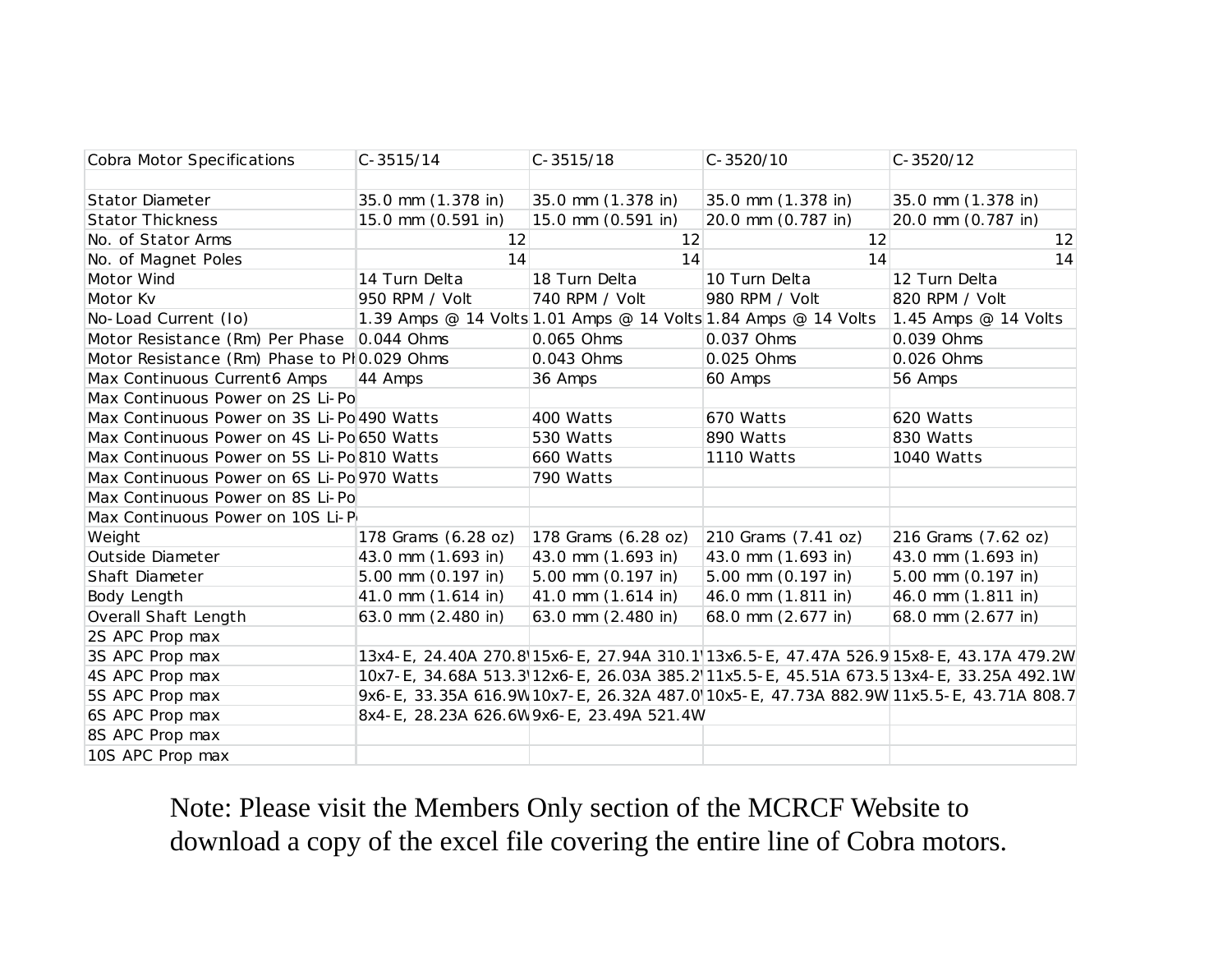|                                                       | <b>Glow Engine</b> | <b>E-Flite Power 52</b> | <b>E-Flite Power 46</b>             | <b>Maxx Prod</b>  | Maxx Prod                                        | Cobra C-4130-16   |
|-------------------------------------------------------|--------------------|-------------------------|-------------------------------------|-------------------|--------------------------------------------------|-------------------|
|                                                       | <b>OS-46 AX</b>    | w/80AESC                | w/60A ESC                           | HC3528-1000       | HC3528-800                                       | w/80 ESC          |
|                                                       |                    | $(2)$ 3S Bat            | 5S Bat                              |                   | Sig's .40 Solution   Sig's .46 Solution   6S Bat |                   |
| <b>Component Weights (oz.)</b>                        |                    |                         |                                     |                   |                                                  |                   |
| LT-40 Airframe, w/ 3 Servos                           | 90                 | 90                      | 90                                  | 90                | 90 <sub>0</sub>                                  | 90                |
| Glow engine servo $(1.3)$ + Rx Battery $(3.3 oz.$     | 4.6                |                         |                                     |                   |                                                  |                   |
| Engine / Motor                                        | 17.2               | 12.2                    | 10                                  | 6.9               | 6.9                                              | 13.9              |
| Battery                                               |                    | 21.8                    | 23.7                                | 10.9              | 21.5                                             | 28.5              |
| <b>ESC</b>                                            |                    | 3.75                    | 2.3                                 | 2.13              | 2.13                                             | 3.75              |
| Elect Motor Mount (Tower Hobbies)                     |                    | 5.1                     | 4.9                                 | 0.7               | 0.7                                              | 5.1               |
| <b>Est Nose Weight</b>                                |                    |                         |                                     |                   |                                                  |                   |
| All Up Weight (Lbs) [Sig est. is 5.5 to 6 Lb]         |                    | 8.3                     | 8.2                                 |                   | 7.6                                              | 8.8               |
| Nose Moment Calculation                               | 215                | 395                     | 369                                 | 211               | 270                                              | 467               |
| $(e.g. Motor = 12.5; FW = 10; battery = 7.5)$         |                    |                         | Move battery aft. Move battery aft. |                   |                                                  | Move battery aft. |
| <b>Note:</b> Trainer = 70-90 & Sport = $90-110$ w/Lb. |                    |                         |                                     | 11x7E             | $10\times 6E$                                    |                   |
| Wattage Required (e.g. 80 to 100 watts/Lb)            | 560 to 700 watts.  | 664 to 830 watts.       | 656 to 820 watts.                   | 560 to 700 watts. | 608 to 760 watts.                                | 704 to 880 watts. |
| Take off Power (Est.) -- 110% AUW wattage             | 770 watts.         | 913 watts.              | 902 watts.                          | 770 watts.        | 836 watts.                                       | 968 watts.        |
| Recommended Prop                                      | 11x7 or 11x6       | 11x7 or 12x6E           |                                     |                   |                                                  |                   |

Sheet 1: OS-46AX compared to E-Flite and Maxx Prod motors.